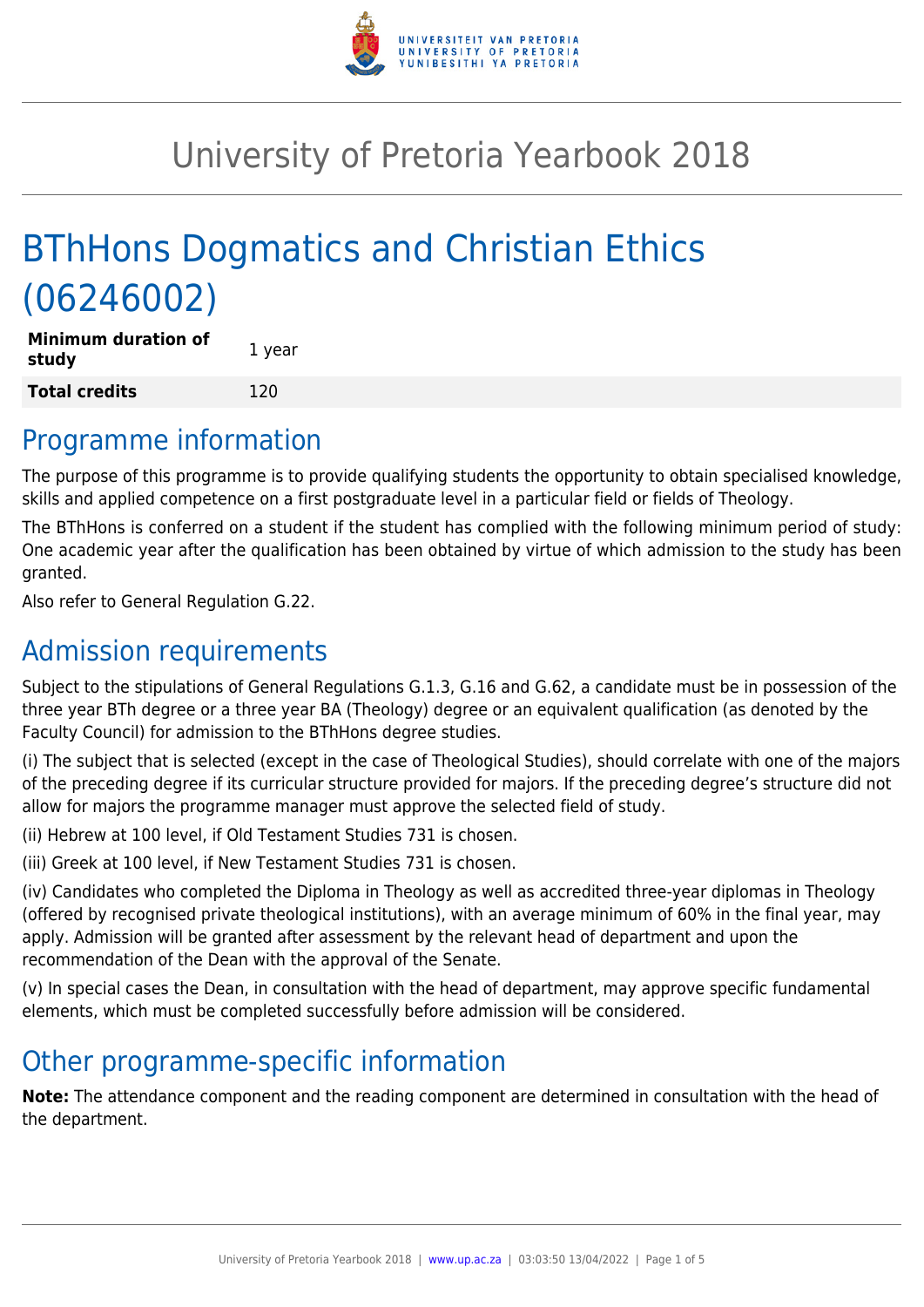

# Examinations and pass requirements

#### **Examination regulations applicable to honours degrees in the faculty**

A student may not sit for an examination for the honours degree more than twice in the same module, subject to exceptions approved by the Dean, on the recommendation of the head of department. A percentage mark is given provided that the passmark is at least 50% and at least 75% as a pass with distinction.

# Research information

#### **Article for publication**

Unless Senate, on the recommendation of the supervisor, decides otherwise, a student, before or on submission of a dissertation, must submit at least one draft article for publication in a recognized academic journal and in the case of a thesis, must submit proof of submission of an article issued by an accredited journal, to the Head: Student Administration.

The draft or submitted article, as the case may be, should be based on the research that the student has conducted for the dissertation/thesis and be approved by the supervisor if the supervisor is not a co-author. The supervisor shall be responsible for ensuring that the paper is taken through all the processes of revision and resubmission, as may be necessary. Conferment of the degree may be made subject to compliance with the stipulations of this regulation.

## Pass with distinction

The degree is conferred with distinction on a student who obtains a weighted average (GPA) of 75% in all the prescribed modules, provided not one of the modules had been failed previously and that the programme was completed within the minimum prescribed period.

# General information

#### **Registration for postgraduate programmes**

#### **1. Concurrent registration for a second postgraduate programme**

No student is allowed to register for more than one postgraduate programme concurrently, except where the student's academic record warrants it and with the Dean's approval. Continuation of study for the second postgraduate programme will be subject to favourable progress reported by the heads of department in the Faculty of Theology. However, no student will be allowed to participate in examinations for a second postgraduate programme in another faculty during the examinations of the Faculty of Theology.

#### **2. Renewal of registration**

Students of the University are registered for one year of study. After an academic year has expired, students wishing to continue their studies at the University must renew their registration and pay such fees for renewal of registration as prescribed.

No interruption may occur in a postgraduate student's registration for a postgraduate study programme. Should a student interrupt his/her studies, such a student will upon re-registration be liable for the full fees applicable to the degree programme.

If a student interrupts registration for the postgraduate programme and it is not renewed within four years of the first registration, the credits obtained will no longer be valid. The student should repeat the modules already passed.

A student for an honours degree must complete his or her studies within two years. Under special circumstances,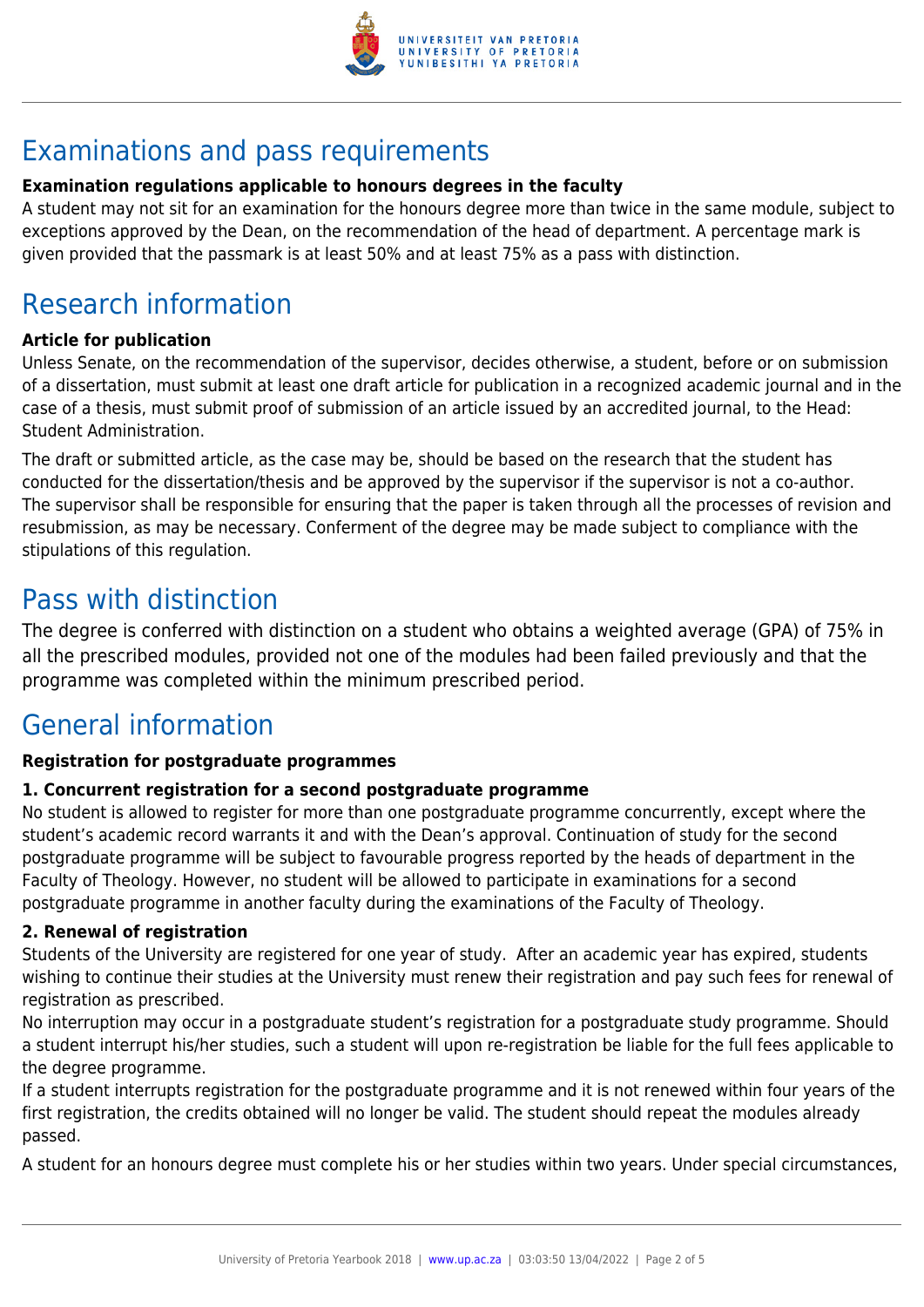

the Dean, on the recommendation of the head of department, may give approval for a limited fixed extension of this period.

A master's degree is conferred on a student only if at least one year has expired after obtaining the qualifications required for master's study.

A doctorate is conferred on a student only if at least 12 months since registration for the doctorate at this University have expired. Subject to other faculty regulations, a student for a doctorate must complete his or her studies within three years after first registering for the degree. Under special circumstances, the Dean, on the recommendation of the head of department, may give approval for a limited fixed extension of this period.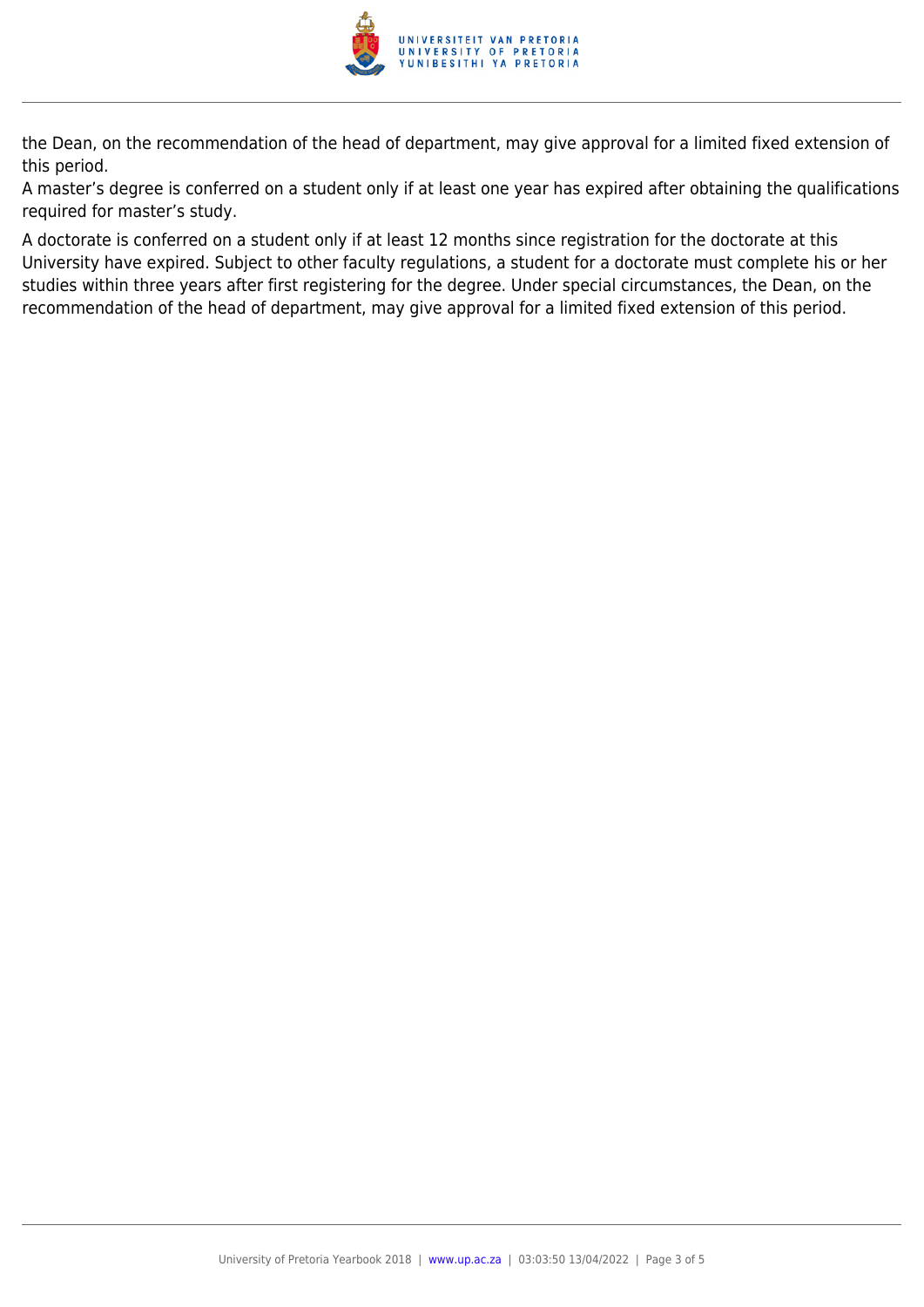

# Curriculum: Final year

**Minimum credits: 120**

#### **Core modules**

#### **Research report: Dogmatics and Christian ethics 710 (DCE 710)**

| <b>Module credits</b>         | 30.00                                       |
|-------------------------------|---------------------------------------------|
| <b>Prerequisites</b>          | No prerequisites.                           |
| <b>Contact time</b>           | 1 lecture per week                          |
| Language of tuition           | Afrikaans and English are used in one class |
| <b>Department</b>             | Systematic and Historical Theology          |
| <b>Period of presentation</b> | Year                                        |
| <b>Module content</b>         |                                             |

Research module. Fundamental component: orientation, research methodology. Essay.

#### **Dogmatics and Christian ethics 720 (DCE 720)**

| <b>Module credits</b>         | 30.00                                       |
|-------------------------------|---------------------------------------------|
| <b>Prerequisites</b>          | No prerequisites.                           |
| <b>Contact time</b>           | 1 lecture per week                          |
| <b>Language of tuition</b>    | Afrikaans and English are used in one class |
| <b>Department</b>             | Systematic and Historical Theology          |
| <b>Period of presentation</b> | Year                                        |
| <b>Module content</b>         |                                             |

Core module. Survey of Systematic-Theological designs.

#### **Dogmatics and Christian ethics 730 (DCE 730)**

| <b>Module credits</b>         | 30.00                                       |
|-------------------------------|---------------------------------------------|
| <b>Prerequisites</b>          | No prerequisites.                           |
| <b>Contact time</b>           | 1 lecture per week                          |
| Language of tuition           | Afrikaans and English are used in one class |
| <b>Department</b>             | Systematic and Historical Theology          |
| <b>Period of presentation</b> | Year                                        |

#### **Module content**

Core module. Specialised study of a selection of Systematic Theological loci.

#### **Dogmatics and Christian ethics 740 (DCE 740)**

**Module credits** 30.00